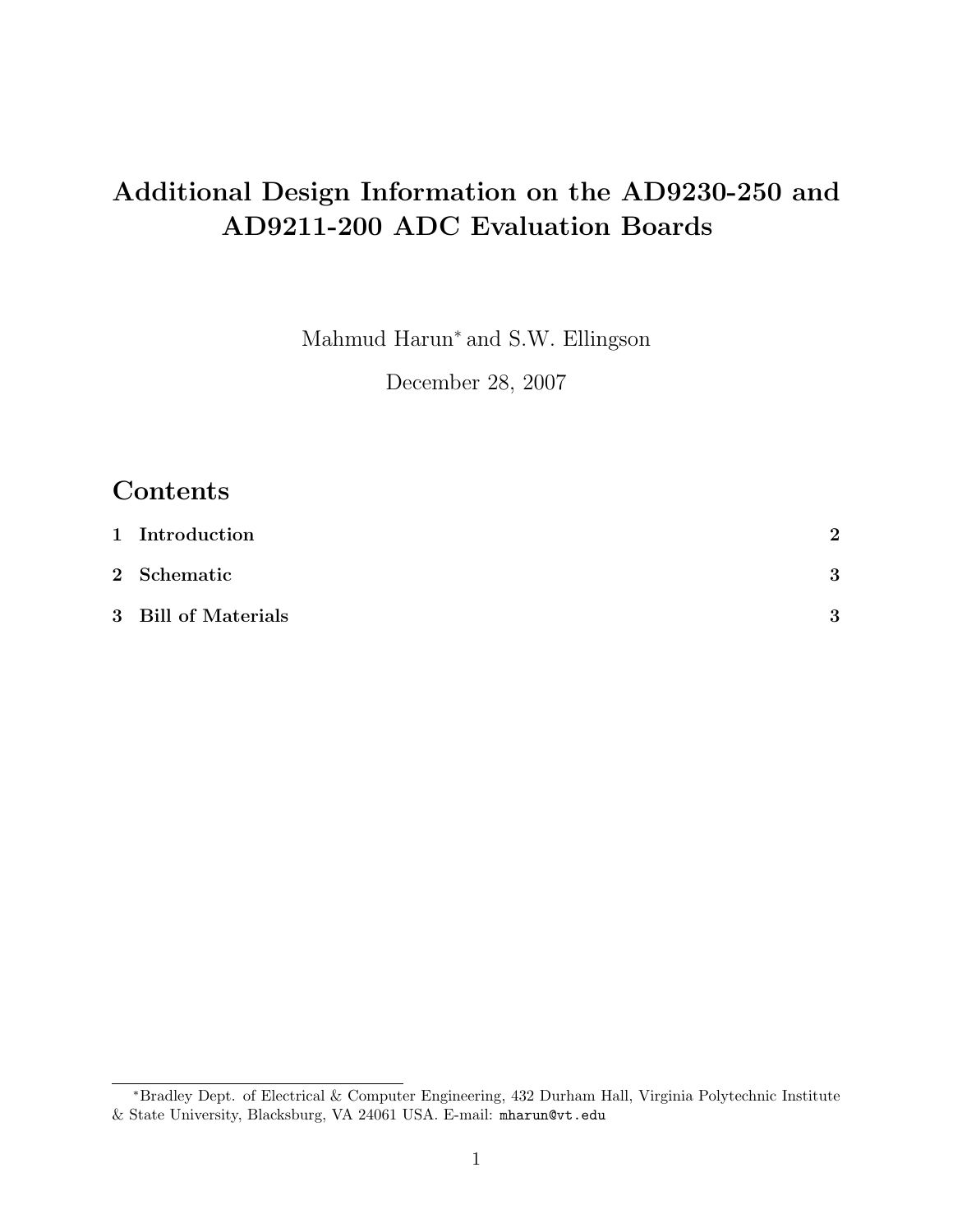# 1 Introduction

The AD9230-250 [1] and AD9211-200 [2] are high-speed analog-to-digital converters (ADCs) from Analog Devices. These two ADCs were evaluated using the evaluation boards available from the vendor, Analog Devices. The results were reported in [3], but the design informations of the evaluation boards were not given in detail. This document describes the design of the AD9230-250 evaluation board. It is believed that the design of the AD9211-200 evaluation board is identical, except for the  $A/D$  chip used. Figure 1 shows the AD9230-250 evaluation board.



Figure 1: AD9230-250 Evaluation Board (Analog Devices Part No. AD9230-250EBZ)[3]. [Note. The AD9211-200 Evaluation Board is identical except for the A/D chip used.]

This report has two sections. The first part provides the full schematic of the boards, and the second part lists the bill of materials.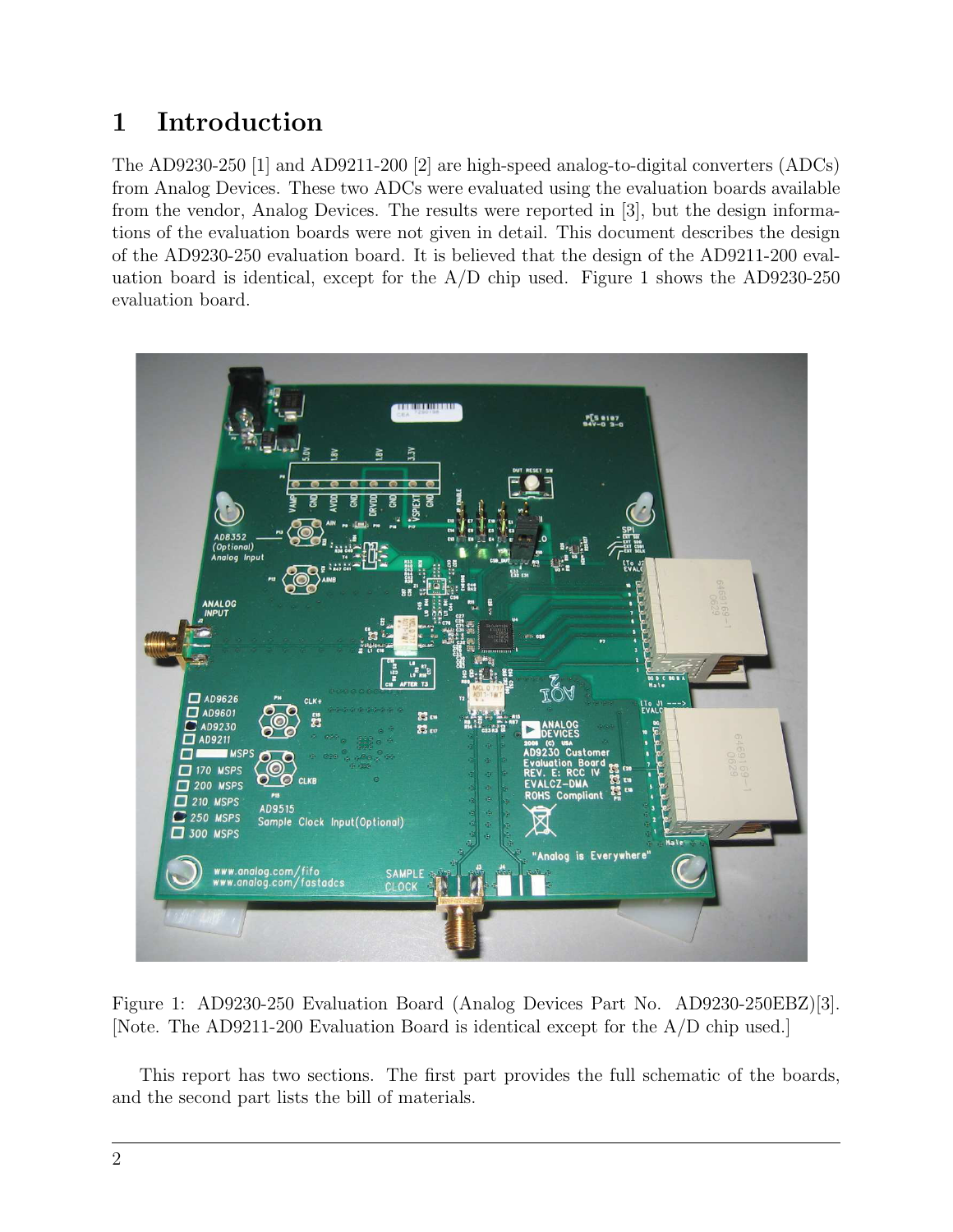#### 2 Schematic

The schematic was extracted with the help of hardcopy documents provided with the board and datasheet found online [1]. The schematic of the board is divided into three parts. 1) The ADC circuitry (shown in Figure 2)– this part shows the schematic of the analog input, the clock input and the ADC. 2)The Power Distribution circuitry (shown in Figure 3)– this part demonstrates the distribution of power from the power jack (P8 in the schematic). 3)The SPI circuitry (shown in Figure 4)– this part illustrates the circuitry for the SPI interfacing.

### 3 Bill of Materials

A detailed list of the components is shown in Figure 5.

### Acknowledment

The authors are thankful to Analog Devices for their patient assistance.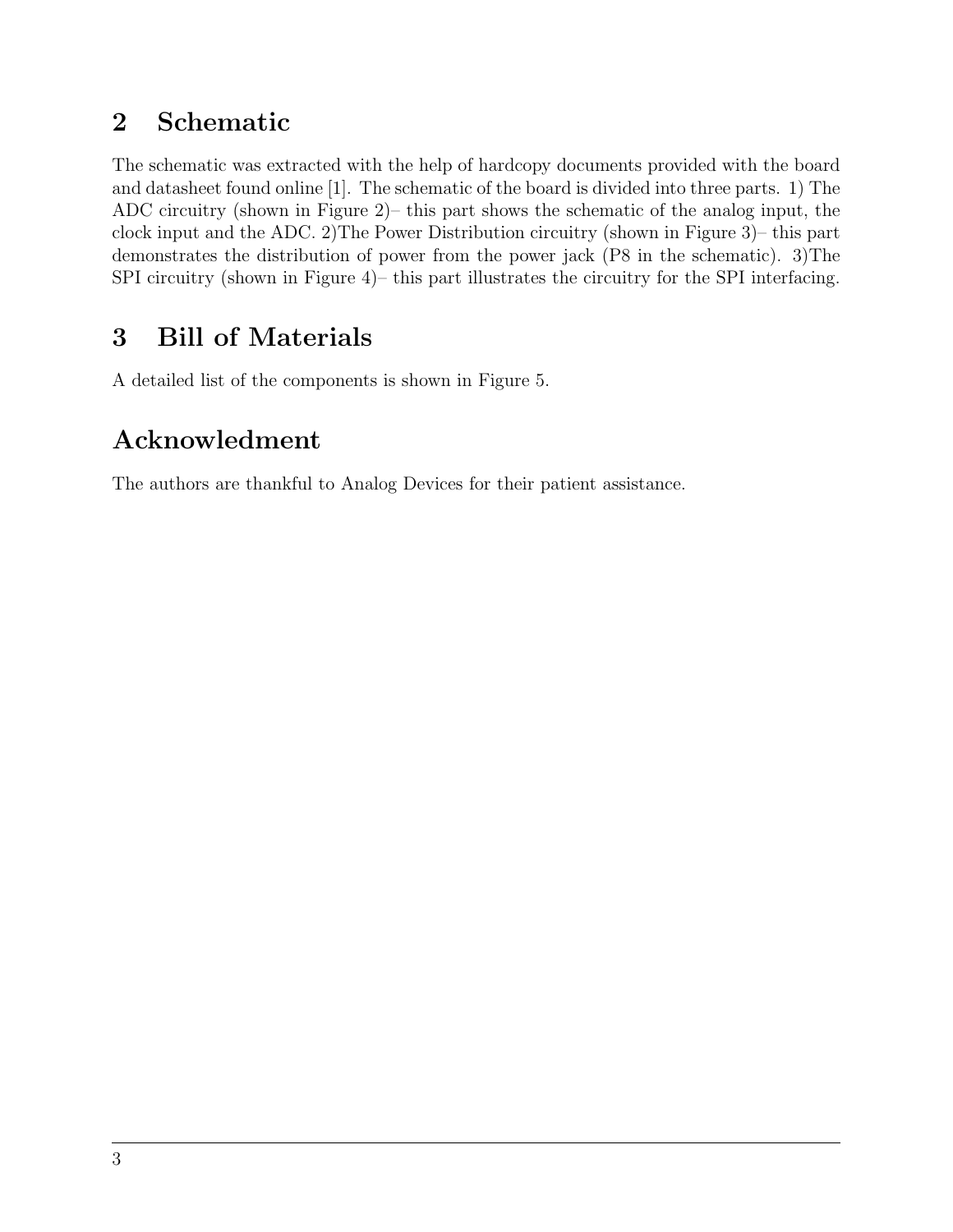

Figure 2: ADC circuitry. [Note. The resistors, capacitors, and inductors are reported in units of ohms, farads and henries respectively.]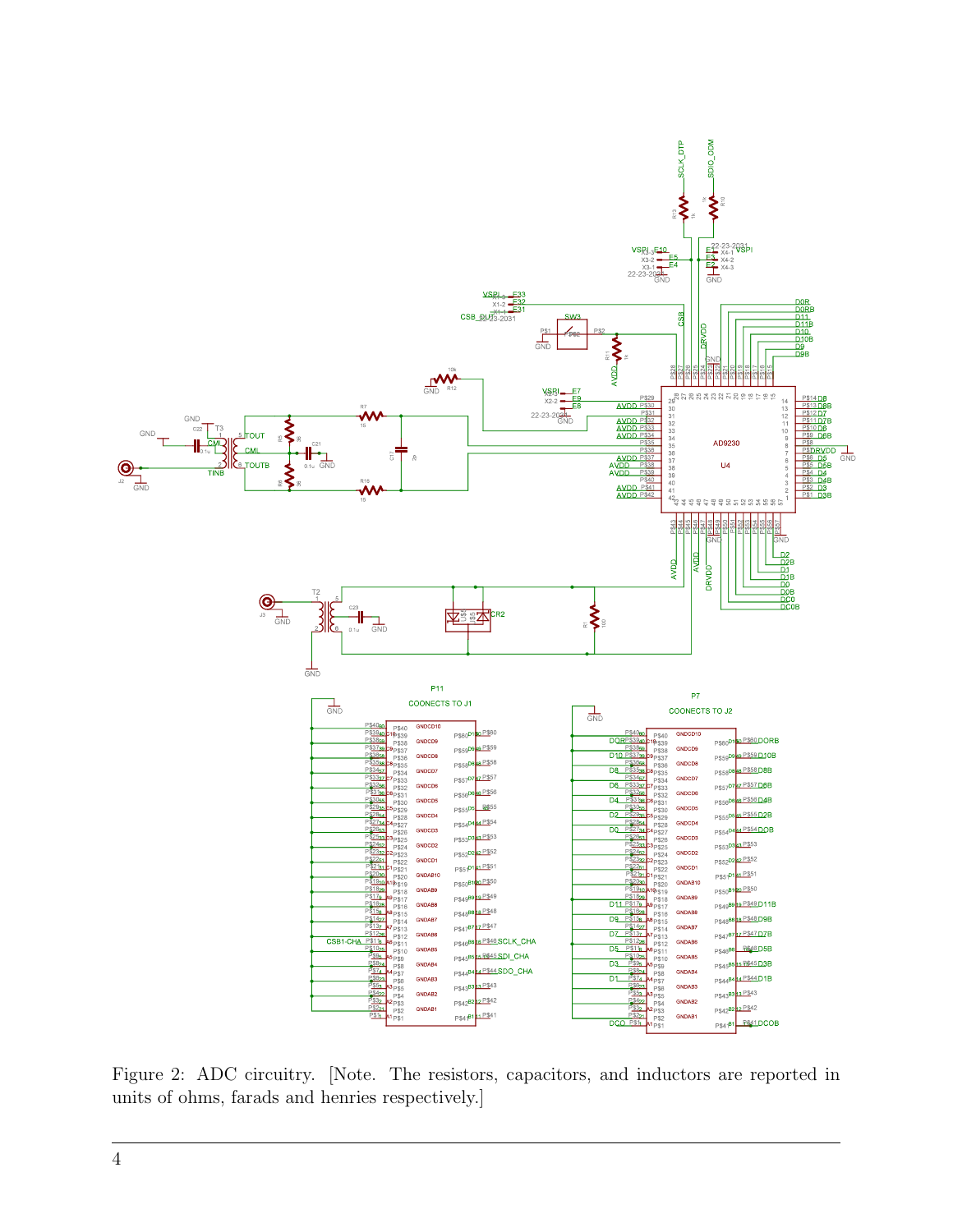



Figure 3: Power Distribution circuitry. [Note. The resistors, capacitors, and inductors are reported in units of ohms, farads and henries respectively.]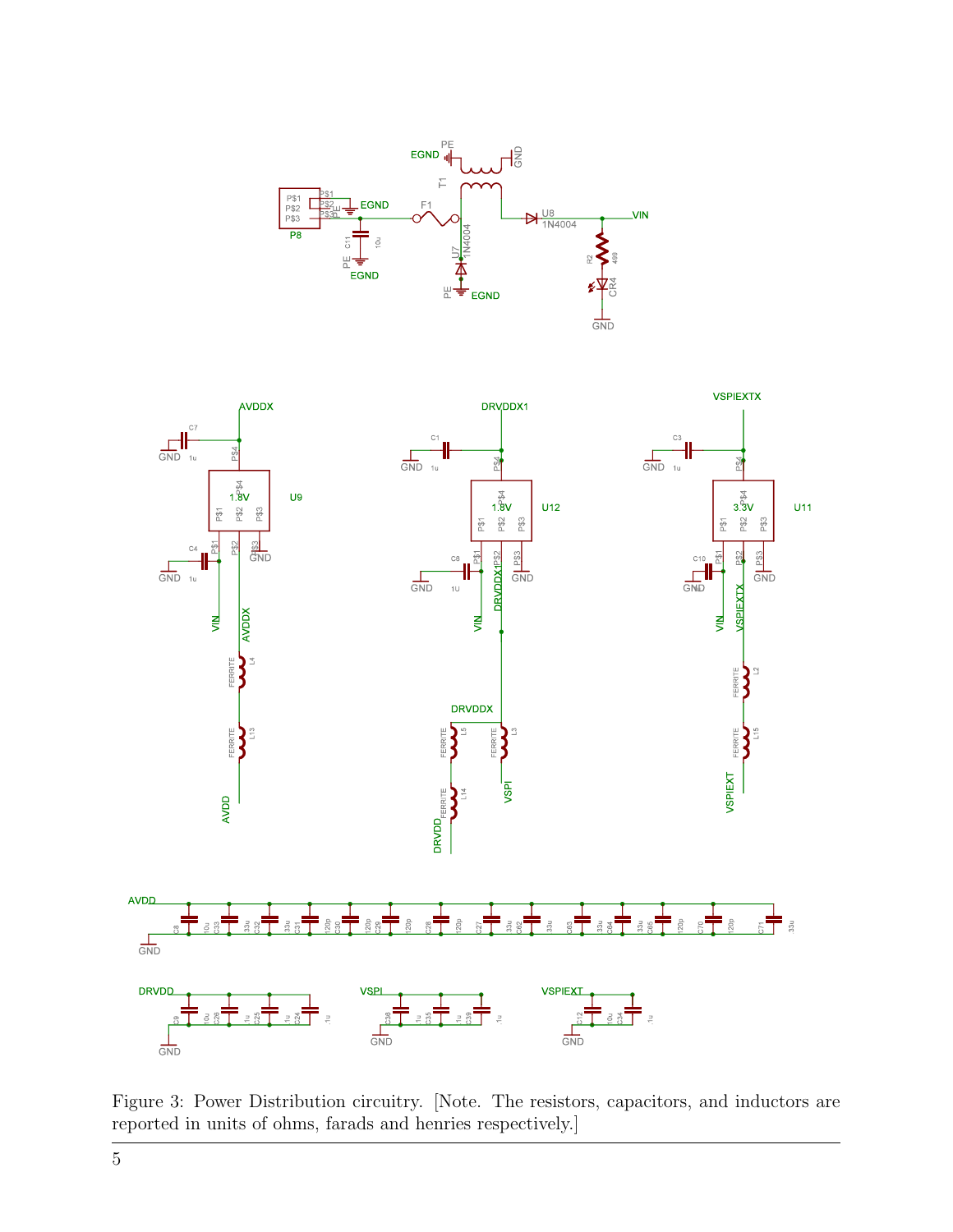

Figure 4: SPI circuitry. [Note. The resistors, capacitors, and inductors are reported in units of ohms, farads and henries respectively.]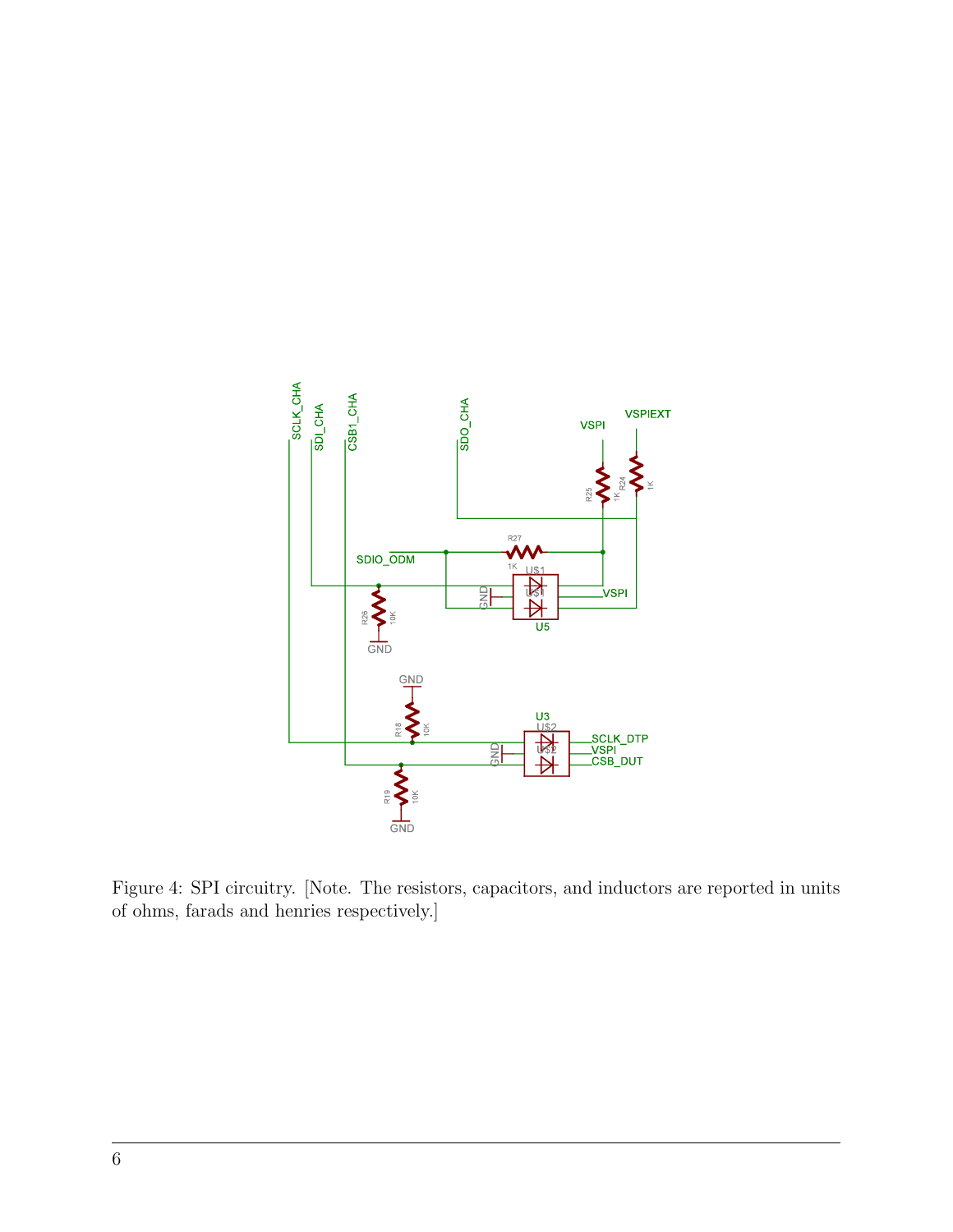| #                       |                | QTY REFDES                                                  | <b>PACKAGE</b> | <b>DESCRIPTION</b>                                                        | <b>VENDOR</b>         | <b>PART NUMBER</b> |
|-------------------------|----------------|-------------------------------------------------------------|----------------|---------------------------------------------------------------------------|-----------------------|--------------------|
| $\overline{1}$          | $\overline{1}$ |                                                             | PCB            | pcb. AD9230 CUSTOMER EVALUATION BOARD REV E                               | <b>MOOG</b>           |                    |
| $\overline{2}$          | 8              | C1,C3,C4,C5,C6,C7,C10                                       | 603            | CAPACITOR, 1 µF, 0603, X5R, CERAMIC, 6.3V, 10%                            | Panasonic             | ECJ-1VB0J105K      |
| 3                       | 6              | C8,C9,C11,C12,C14,C55                                       | 6032-28        | Capacitor, 10 µF, Tantalum, 16 V, 10% tol                                 | Kemet                 | T491C106K016AS     |
| $\overline{4}$          | $\overline{1}$ | C17                                                         | 402            | CAPACITOR, 2.0pF 50V CERAMIC 0402 SMD                                     | Murata                | GRM1555C1H2R0CB01D |
| 5                       | $\overline{7}$ | C27, C32, C33, C62, C63, C64, C71                           | 402            | Capacitor, 0.33 µF, Ceramic, X7R, 25 V, 10%                               | Murata                | GRM319R71E334KA01J |
| 6                       | 6              | C28,C29,C30,C31,C65,C70                                     | 402            | Capacitor, 120 pF, Ceramic, C0G, 25 V, 5%                                 | Murata                | GRM1555C1H121JA01J |
| $\overline{7}$          | 10             | C21,C22,C23,C24,C25.C26,C34,C35,C36,C<br>39                 | 402            | Capacitor, 0.1 µF, Ceramic, X5R, 10 V, 10%                                | Murata                |                    |
| $\overline{\mathbf{8}}$ | $\overline{1}$ | CR <sub>4</sub>                                             | 603            | LED GREEN, SMT, 0603, SS-TYPE                                             | Panasonic             | LNJ314G8TRA        |
| $\overline{9}$          | $\overline{1}$ | CR <sub>2</sub>                                             | Mini 3P        | Diode, 30 V, 20 mA                                                        | Agilent               | <b>HSMS2812</b>    |
| 10                      | $\overline{1}$ | TF1                                                         | 1210           | Fuse, 6.0 V, 2.2 A trip current resettable fuse                           | Tyco/Raychem          | NANOSMDC110F-2     |
| 11                      | 15             | E1.E2.E3.E4.E5.E7.E8.E9.E10.E12.E13.E1<br>4, E31, E32, E33, |                | CONNECTOR, HEADER 0.1"                                                    | Samtec                | TSW-150-08-G-S     |
| 12                      | $\overline{2}$ | J2.J3.                                                      | SMA end launch | Connector, SMA PCB Coax End Launch, Johnson142                            | Johnson               | 142-0701-851       |
| 13                      | - 9            | L2.L3.L4.L5.L7.L12.L13.L14.L15                              | 1206           | Ferrite Bead, BLM, 3A, 50Ω @ 100MHz                                       | Murata                | <b>BLM31P500S</b>  |
| 14                      | $\overline{1}$ | P <sub>8</sub>                                              |                | Power Jack, Male, 2.1mm power jack DC                                     | CUI Inc               | CP-102A-ND         |
| 15                      | $\overline{1}$ | R <sub>1</sub>                                              | 201            | Resistor, 100 Ω, 0201, 1/20 W, 1%                                         | <b>NIC Components</b> | NRC02F1000TRF      |
| 16                      | $\overline{1}$ | R <sub>2</sub>                                              | 603            | Resistor, 499 Ω, 0603, 1/10 W, 1%                                         | NIC Components        | NRC06F4990TRF      |
| 17                      | $\overline{2}$ | R5, R6                                                      | 402            | Resistor, 36 Ω, 0402, 1/16 W, 1%                                          | Panasonic             | ERJ-2GEJ360X       |
| 18                      | $\overline{2}$ | R7.R16                                                      | 402            | Resistor, 15 Ω, 0402, 1/16 W, 5%                                          | <b>NIC Components</b> | NRC04J150TRF       |
| 19                      | 6              | R10.R11.R13.R24.R25.R27                                     | 402            | Resistor, 1 kΩ, 0402, 1/16 W, 1%                                          | NIC Components        | NRC04F1001TRF      |
| 20                      | $\overline{4}$ | R12.R18.R19.R26.                                            | 402            | Resistor, 10 kΩ, 0402, 1/16 W, 5%                                         | NIC Components        | NRC04J103TRF       |
| 21                      | - 7            | R15,C16,C18,C19, C20,R89,R90                                | 402            | Resistor, 0 Ω, 0402, 1/16 W, 5%                                           | <b>NIC Components</b> | NRC04ZOTRF         |
| 22                      | -3             | L1, L8, L9                                                  | 603            | Resistor, 0 Ω, 0603, 1/10 W, 5%                                           | <b>NIC Components</b> | NRC06ZOTRF         |
| 23                      | $\overline{1}$ | P9-P10                                                      | 805            | Resistor, 0 Ω, 0805, 1/8 W, 1%                                            | NIC Components        | NRC10ZOTRF         |
| 24                      | $\overline{1}$ | SW <sub>3</sub>                                             | EVQ-Q2F03W     | Switch, Light Touch SMD                                                   | Panasonic             | P12937SCT-ND       |
| 25                      | $\overline{1}$ | T <sub>1</sub>                                              | 2020           | Ferrite Bead, 5A, 50V, 190Ω @ 100MHz                                      | Murata                | DLW5BSN191SQ2L     |
| 26                      | $\overline{2}$ | T2, T3,                                                     | CD542          | Transformer, 0.5W, 30mA                                                   | Mini-Circuits         | ADT1-1WT+          |
| 27                      | $\overline{1}$ | U <sub>3</sub>                                              | 6-SC70         | IC, BUFFER, INVERTER, UHS DUAL SC70-6                                     | Fairchild             | NC7WZ16P6X         |
| 28                      | $\overline{1}$ | U <sub>5</sub>                                              | 6-SC70         | IC. BUFFER. INVERTER. UHS DUAL OD OUT SC70-6                              | Fairchild             | NC7WZ07P6X         |
| 29                      | $\overline{1}$ | U7                                                          | DO-214AA       | Diode, 50 V, 2A                                                           | Micro Commercial      | S2A-TPMSTR-ND      |
| 30                      | $\overline{1}$ | U <sub>8</sub>                                              | DO-214AB       | Diode, 30 V, 3A, (SMC)                                                    | Micro Commercial      | SK33-TPMSCT-ND     |
| 31                      | $\overline{1}$ | U11                                                         | SOT-223        | Voltage Regulator, 3.3V, 1.5A                                             | ADI                   | ADP3339AKCZ-3.3    |
| 32                      | $\overline{2}$ | U9, U12,                                                    | <b>SOT-223</b> | Voltage Regulator, 1.8V, 1.5A                                             | ADI                   | ADP3339AKCZ-1.8    |
| 33                      | $\overline{1}$ | U <sub>4</sub>                                              | LFCSP          | AD9230 12-Bit, 170 MSPS/210 MSPS/250 MSPS, 1.8 V A/D Converter, LFCSP 56P | ADI                   |                    |
| 34                      | $\overline{2}$ | P7, P11                                                     | HM-Zd PCB      | CONNECTOR, 2-Pr 10 Clmn High Speed HM-Zd PCB Mt                           | <b>TYCO</b>           | 6469169-1          |

Figure 5: Bill of Materials